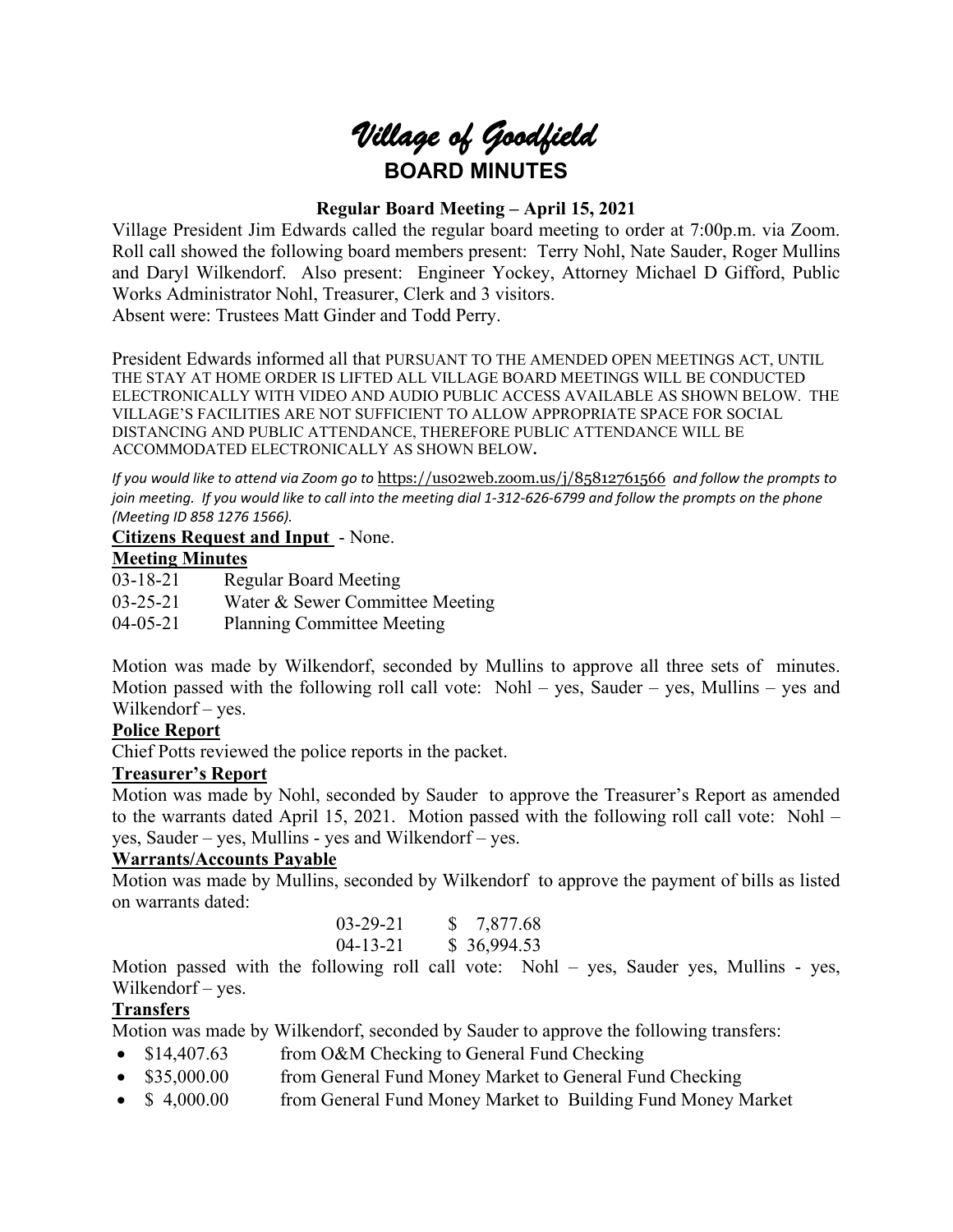- \$ 0.00 from O&M Checking to O&M Money Market
- \$ 0.00 from O&M Checking to Pledged Revenue (Bond Pmt)
- \$ 0.00 from TIF Fund to General Fund Checking
- \$ 0.00 from Bond Repayment Fund to General Fund Checking

Motion passed with the following roll call vote: Nohl – yes, Ginder-yes, Perry – yes, Sauder – yes, Mullins - yes and Wilkendorf – yes.

# **Payment of outstanding invoices upon request of Village Engineer**

There were no outstanding invoices.

# **PUBLIC WORKS ADMINISTRATOR/VILLAGE ENGINEER REPORT**

Public Works completed watermain flushing. The water treatment plant is operating efficiently. The compressor at the water treatment plant is acting up. Trustee Mullins helped PWA Nohl on compressor. Testing was done today. The head of the compressor may need to be rebuilt.

PWA Nohl reported there are a couple residents considering rezoning which will need to go to the Planning Commission. Also someone in town is looking for multi-family lots to build on.

**WATER TREATMENT PLANT/DISTRIBUTION SYSTEM**

Nothing discussed.

**SEWER TREATMENT PLANT/COLLECTION SYSTEM** Nothing discussed.

**SANITARY SEWER COLLECTION SYSTEM ISSUES** Nothing discussed.

**ATTORNEY REPORT** - None.

# **VILLAGE PRESIDENT'S REPORT**

President Edwards reviewed Chapter 2 & 5 of the Village Code.

# **Review Village Code Chapter 2, 3 & 5**

Village President Edwards said he has been approached and asked to explain the roles of the Village Government. He gave a brief description that is based on our Village/Code Chapters 2, 3 & 5, IML Chapter 5 and ILCS 65 5-3.1. Village officers include Village attorney, Village Engineer, Village Clerk, Village Treasurer and Public Works Administrator. Village President is the Chief Executive Officer and has responsibility and supervision over all executive officers and employees of the Village. The Village Board is the legislative division of the Village government. The Village Board has the responsibility to provide that the ordinances, regulations and guidelines of operation of the Village government. Each part of the Village government has the responsibility to obey the operations and make decisions for the welfare and financial wellbeing of the citizens. This method provides the best way to protect all from any potential legal action against them as employees. In my office of Village President I am asking that any request for information come through me other than directly from other village officers in order to streamline our operation and save the village money and avoid duplication.

**Request Village Code and Policy Review Committee to go through Chapter 10 of Village Code, update and bring back to Board for Board discussion and approval** 

President Edwards would like the Village Code Review Committee to go through Chapter 10 of the Village Code, update and bring back to the Board for Board discussion and approval.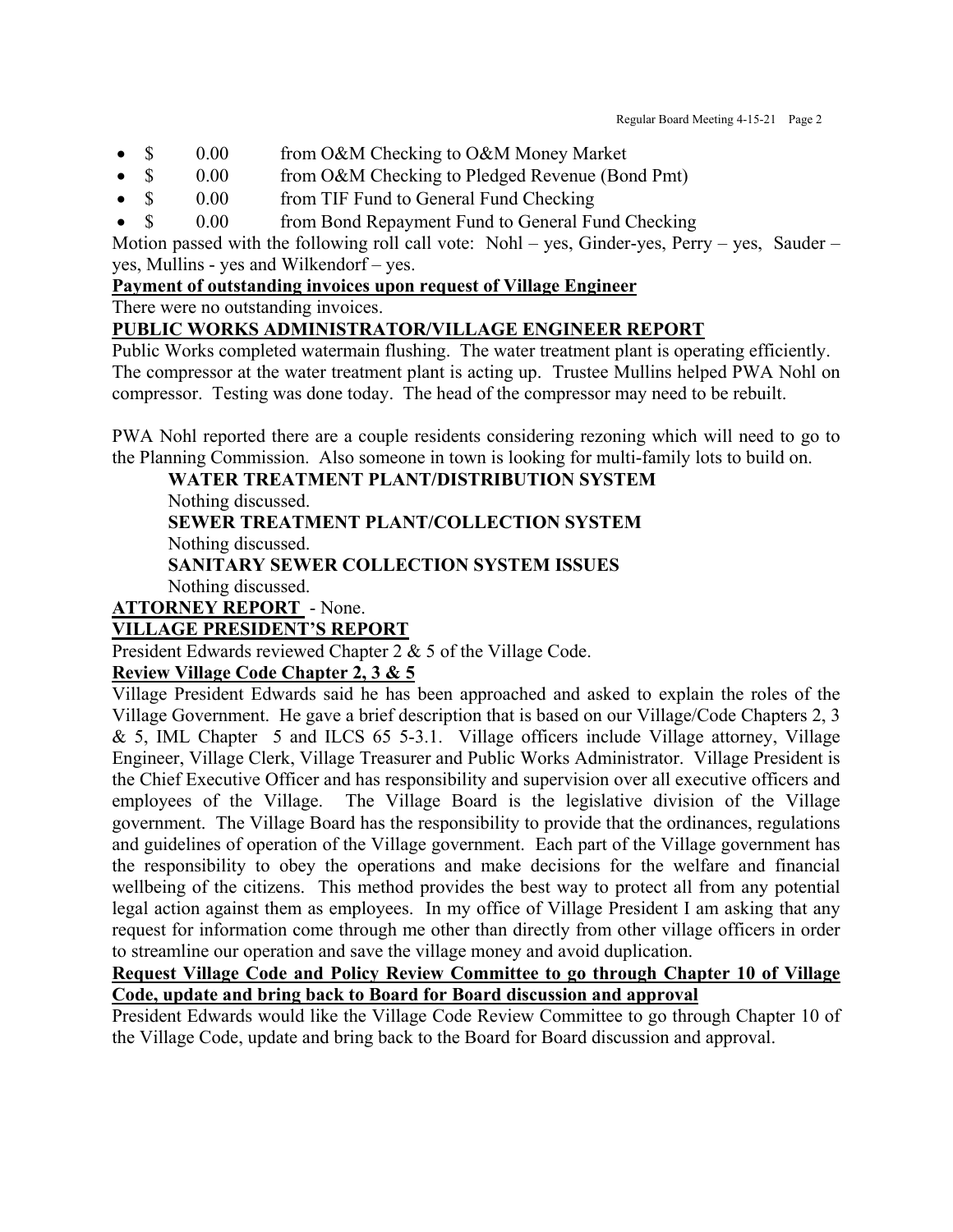#### **OLD BUSINESS**

#### **Comprehensive Plan/Mile and a half radius map**

Planning Commission met to discuss the Comprehensive Plan. Another combined Special Board & Planning Commission meeting will be scheduled.

**Ingress/Egress Easement for Sanitary Sewer Trunk Main**

Tabled.

**Raymond & Cleveland Street Right of Way**

Tabled.

#### **Sewer Main Easement – Dr. Merheb & Barn III**

Tabled.

# **Amendment to Timberline Mobile Estates Water Service Agreement – Letter of Credit**

Tabled.

#### **Consolidated Election – April 6, 2021**

Trustees Terry Nohl, Roger Mullins and Daryl Wilkendorf completed the Oath of Office. They will serve a 4 year term as Village Trustee.

#### **Executive Session 2(c-11) of the Open Meetings Act to discuss threatened litigation** There was no Executive Session.

#### **Well #2 Replacement**

Sample results came back from the well profile. Engineer Yockey raised the following questions: On page 5 under interpretations the writer indicates that the biofouling is likely to increase with any extended periods when the well is offline. On the next page under recommendations it is suggested that the well be cleaned and placed on reserve, which means not used. On the last page he indicates once disinfected efforts are completed the well should be returned to active operating schedule as soon as possible. This is conflicting messages. Another question to raise is one reason we did this is the well capacity has been reduced over time and the thought was by cleaning this both mechanically and chemically we could reconstitute this well to gain capacity. Which is one of the main reasons we do this so we can have a usable well. As part of this, In between chemically treatment phase on page 6 and before the disinfection phase pg 7and right before disinfectant they talk about pumping out all the chemicals, but when they are doing the pumping out they should do a pump test to determine what the capacity of the well is after doing the mechanical and chemical cleaning and reconstituting. Not just the well casing but also the aquifer and gravel around it. Some questions need to be asked of the individual who did this report. The Village wants to do a pump test after this to see what we have as a well so we know what size pump to put back in and whether the well can handle a bigger pump or is current pump in working condition. Engineer Yockey feels the well should be put back in service and only used occasionally. PWA Nohl said Ebert's portion was pre and post camera and a pump test afterward.

#### **Martin Drive Water Main Loop**

Engineer Yockey reported the Martin Drive Water Main Loop plans have been sent to EPA and construction permit. It would be good for the Village to solicit bids for this work. Motion was made by Mullins, seconded by Nohl to authorize getting bids for the Martin Drive Water Main Loop project. Motion passed with the following roll call vote:  $Nohl - yes$ , Sauder – yes, Mullins – yes and Wilkendorf – yes.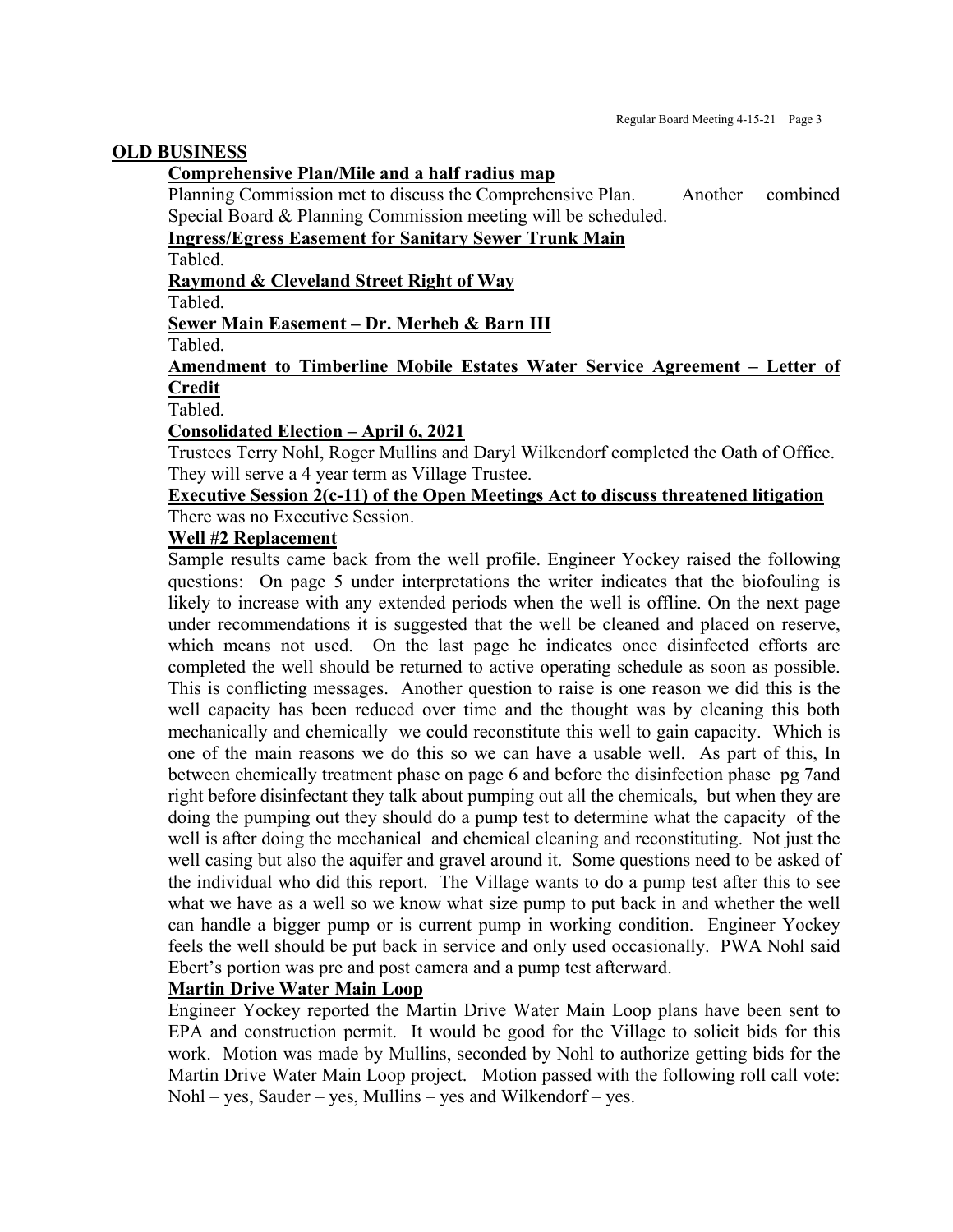#### **Dietrich Preliminary Plat**

Engineer Yockey will inform Mr. Dietrich of the I-74 Sanitary Sewer Reimbursement Contract..

#### **Salt/Cinder Storage Building**

Multiple estimates have been obtained for this project. PWA will send information to Health, Safety & Maintenance Committee and then set a committee meeting.

#### **Liquor License Renewal Request from Freedom Oil**

Motion was made by Nohl, seconded by Sauder to renew a Class A liquor license requested by Freedom Oil commencing May 1, 2021 and expiring April 30, 2022 as recommended by Liquor Commissioner. Motion passed with the following roll call vote:  $Nohl - yes$ , Sauder – yes, Mullins – yes and Wilkendorf – yes.

### **Liquor License Renewal from Barn III**

Motion was made by Mullins, seconded by Nohl to renew a Class B liquor license requested by Barn III commencing May 1, 2021 and expiring April 30, 2022 as recommended by Liquor Commissioner. Motion passed with the following roll call vote:  $Nohl - yes$ , Sauder – yes, Mullins – yes and Wilkendorf – yes.

#### **Police Contract**

Deer Creek will not vote on contract until next week at their Board meeting. Chief Potts presented a 2 year contract with a \$1500 increase each year. Trustee Wilkendorf asked in light of police actions/errors of today's society does Goodfield have enough liability protection. Attorney Gifford stated the paragraph IV of the contract says Deer Creek assumes all responsibility. Motion was made by Wilkendorf, seconded by Sauder to

ask Deer Creek's attorney to modify the contract with 2 year contract with \$1500 increase each year, with Deer Creek naming Goodfield as additional insured and sent to IMLRMA. Goodfield Attorney Gifford will review prior to executing agreement.

Motion passed with the following roll call vote:  $Nohl - yes$ , Sauder – yes, Mullins – yes and Wilkendorf – yes.

#### **Compact Track Loader Lease**

Tabled.

#### **Trailer Purchase**

Tabled.

**NEW BUSINESS**

#### **Vivo Building Permit – Masonry Waiver**

Chance Knapp has requested a waiver on landscape on building at 100 W Martin Drive. 450" is road frontage so 20% masonry is a lot. Mr. Knapp said he could do 20% split face block but instead would like to do stone around the front entrance and then do landscaping on front of building to make it look nice. Trustee Nohl commented Chance currently has very nice site. Trustee Wilkendorf wants aesthetics up in the community and is aware he keeps his current place nice. Trustee Mullins said he could support granting the waiver. President Edwards asked if Chance would get drawings for the Village to review. Chance said he could sign something to say landscaping will satisfy the village in lieu of 20% masonry. He now has 9% or 13% if you include glass/windows. Chance's Engineer has sent information to Engineer Yockey regarding trucks getting in without parking on Martin Drive. Trucks need to enter at west entrance. Signs will be put up to help flow of trucks.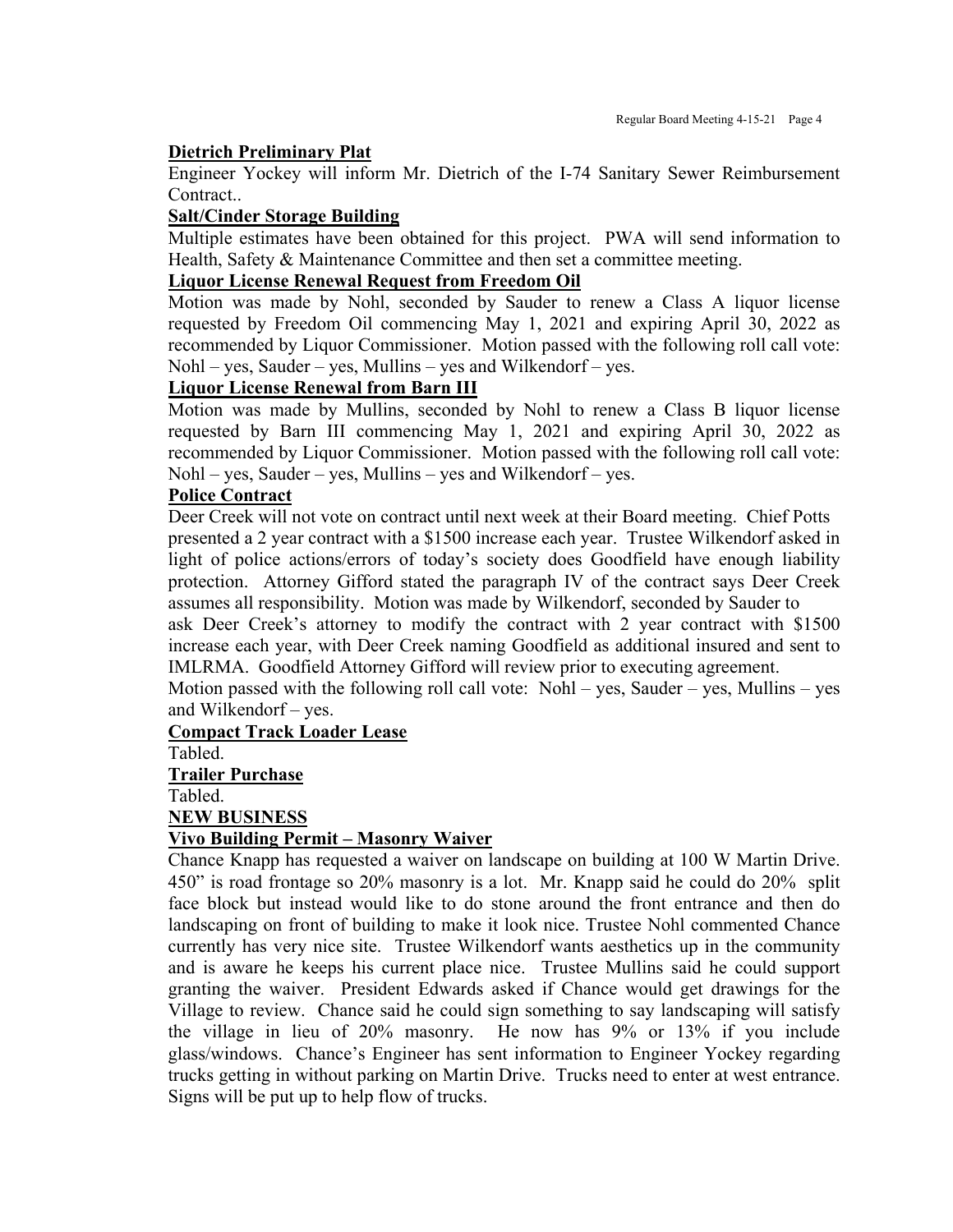Motion was made by Sauder, seconded by Nohl to approve the 20% masonry requirement and move forward as it is presented. Motion passed with the following roll call vote: Nohl – yes, Mullins – yes and Wilkendorf – no.

#### **I-74 Sanitary Sewer Reimbursement Contract**

When PWA Nohl was approached by Chance Knapp he worked with Chance to get him a building permit and missed the I-74 Sanitary Sewer Reimbursement. This contract drawn up in 1998 when sewer was ran to I-74. Gravity sewer and force main were installed. At that time Martin's, PWCE and Village cost shared. They were supposed to be reimbursed when it was tapped onto. Lakes at Oak Valley paid a tap on fee. Goodfield Crossing had a payment plan with the Village but they went bankrupt. Vermeer paid Martin Bros but the Village forfeited our part. Vermeer cost was \$34,218.38 – \$32,012.02 to the Village and \$2,206.36 to Martin's. Paul Wever (PWCE) used grants to pay his portion so he waived his reimbursement. Also missed was Dollar General's portion owed for cost sharing of I-74 Sanitary Sewer Reimbursement Contract. PWA Nohl presented what happened and needs the Board to make a recommendation to proceed. PWA did talk to Chance to let him know what happened. Treasurer will get figures together on what was paid by Vermeer and then send to the Board. Attorney Gifford said the Village has contractual obligations to Martin's and IPI (Parsons) This item was then tabled and will be discussed at a Water & Sewer Committee Meeting.

#### **CNH Park Improvements**

PWA Nohl received an email from Andy Edgar wanting to do a small sustainable project or wetlands area. Andy found a couple of spots that may work at the park. CNH and Eureka College would be involved. Bird boxes, informational signs, nature plants – supposed to be self-sustaining.. PWA wants to identify the property line. Engineer will talk to land surveyor on cost and get back to the Village. PWA should ask if CNH would cover finding property line.

#### **Planning Commission Appointment – Hank Melton**

Motion was made by Mullins, seconded by Sauder to appoint Hank Melton to the Planning Commission. Motion passed with the following roll call vote: Nohl – yes, Sauder – yes, Mullins – yes and Wilkendorf – yes.

# **Will Rokey-Goodfield Disposal**

#### **Possible 5 year contract**

Will Rokey, Goodfield Disposal, thanked the Board for allowing him to serve Goodfield. He commented that landfill rates have increased 8.4% over the last 3 years. He also commented that Eureka charges \$20/month for garbage. Will said the Board should call or text anytime with questions. They want to know how they can improve. Motion was made by Mullins, seconded by Nohl to

Approve the Garbage Agreement with Goodfield Disposal. Motion passed with the following roll call vote: Nohl – yes, Sauder – yes, Mullins – yes and Wilkendorf – yes.

#### **Possible collection of landscape waste**

If enough residents are interested in yard waste pick-up Will can come up with a cost. He can be flexible on how often/what months he picks up yard waste. An estimated cost for once a month would be \$3.25/residence or every other week would be \$6.50 per residence. Paper yard waste bags or garbage cans would have